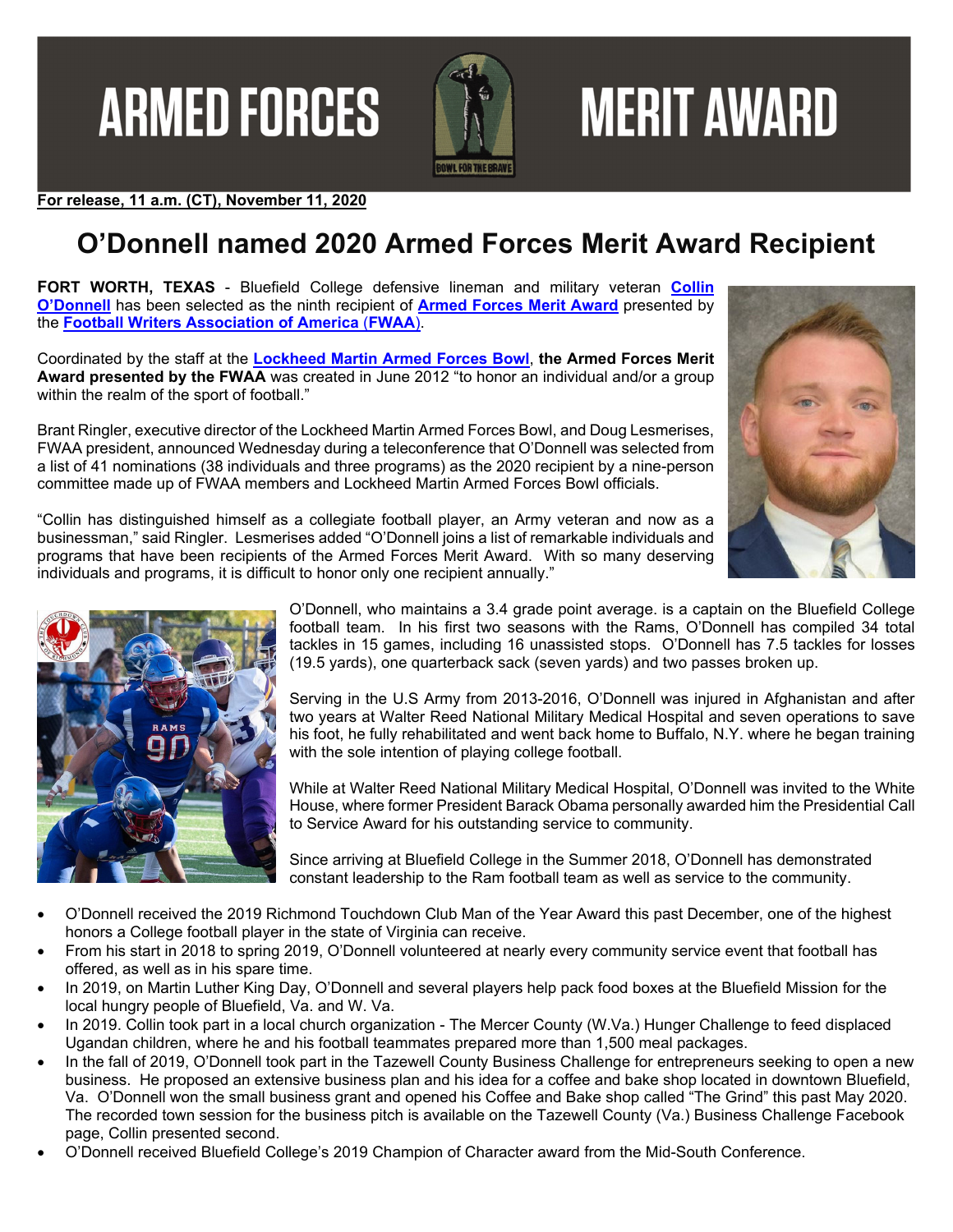#### **O'Donnell named 2020 Armed Forces Merit Award Recipient, Page 2**

Army West Point coach and military service veteran **Mike Viti** was the 2019 recipient of the Armed Forces Merit Award presented by the FWAA. A graduate of West Point, Viti is in his fifth seasons at the school's fullback coach and co-founded Legacies Alive (LA), a 501(c)(3) non-profit organization.

The mission of the Legacies Alive is to strengthen and support the Gold Star families of our nation's fallen heroes and brings national awareness to the life and character of all service members who paid the ultimate sacrifice. Viti oversees the strategic and executive direction of the organization.

Other recipient include **Nate Boyer** of the University of Texas (2012), **Brandon McCoy** of the University of North Texas (2013), **Daniel Rodriguez** from Clemson University (2014), **Bret Robertson** of Westminster College (Fulton, Mo., 2015), **Steven Rhodes** from Middle Tennessee State University (2016) and **Dr. Chris Howard** from Robert Morris University (2018).

**Boyer** (long snapper), **McCoy** (defensive lineman), **Rodriquez** (wide receiver) and **Robertson** (defensive back) served in the Army before playing collegiate football. A Marine, **Rhodes** played four seasons at Middle Tennessee and participated in the 2013 Lockheed Martin Armed Forces Bowl with the school.

A 1991 graduate of the United States Air Force Academy, **Dr. Howard** was a Rhodes Scholar and received the 1990 Campbell Trophy, the highest academic award in the nation presented to a senior college football player. A member of the College Football Playoff Selection Committee (2017-2019).

**Kansas State** and its football team were honored in November 2017 as the sixth recipient of the Armed Forces Merit Award presented by the FWAA for the university's partnership with the United States Army that created a bond between the school's athletic department and the Iron Rangers at Fort Riley.

**ESPN Events**, a division of ESPN, owns and operates a portfolio of 35 collegiate sporting events nationwide. The roster includes four early-season college football games, 17 college bowl games, 11 college basketball events, a college softball event and two college award shows, which accounts for approximately 400 hours of live programming, reaches nearly 64 million viewers and attracts over 800,000 attendees each year. With satellite offices in more than 10 markets across the country, ESPN Events builds relationships with conferences, schools and local communities, as well as providing unique experiences for teams and fans. For more information, visit the official website, Facebook, Twitter or YouTube pages.

#### The **Football Writers Association of America** (FWAA, http://www.sportswriters.net) consists of the men and women across North America who cover college football for a living. Founded in 1941, the membership includes journalists, broadcasters and publicists, as well as key executives in all the areas that involve the game. The FWAA works to govern areas that include game day operations, major awards and an All-America team. Through its website, the FWAA works to improve communication among all those who work within the game. The FWAA also sponsors scholarships





2019 Recipient **Mike Viti Army West Point** 





**Kansas State** 

Program

**University Football** 



2016 Recipient

**Steven Rhodes Middle Tennesse State University** 



2015 Recipient **Bret Robertson** 

**Westminister College** 



2013 Recipient **Brandon McCoy University of North Texas** 



2014 Recipient

**Daniel Rodriguez Clemson University** 



2012 Recipient **Nate Boyer University of Texas** 

for aspiring writers and an annual writing contest. Behind the leadership of President Matt Fortuna of The Athletic, Executive Director Steve Richardson and a board of veteran journalists, the FWAA continues grow and work to help college football prosper at all levels. There are now over 1,400 members.

**Bluefield College** is a Baptist liberal arts college in Bluefield, Virginia. Founded in 1922 with an enrollment over 1,000, Bluefield College offers 22 majors with bachelor and master's degree offered. Nestled in the scenic Appalachian Mountains, Bluefield College's 82-acre campus is about 150 feet from the state line between Virginia and West Virginia.

#### **Media Contacts**

- Tim **Simmons**, Armed Forces Merit Award Coordinator, 720/244-6580, bfishinc@aol.com
- Steve **Richardson**, Football Writers Association of America, 214/870-6516, tiger@fwaa.com
- Drew **Harris**, Lockheed Martin Armed Forces Bowl, 254/716-8573, drew@firstpitchpr.com
- Bob **Redd**, Bluefield College, 276/326-4342, rredd@bluefield.edu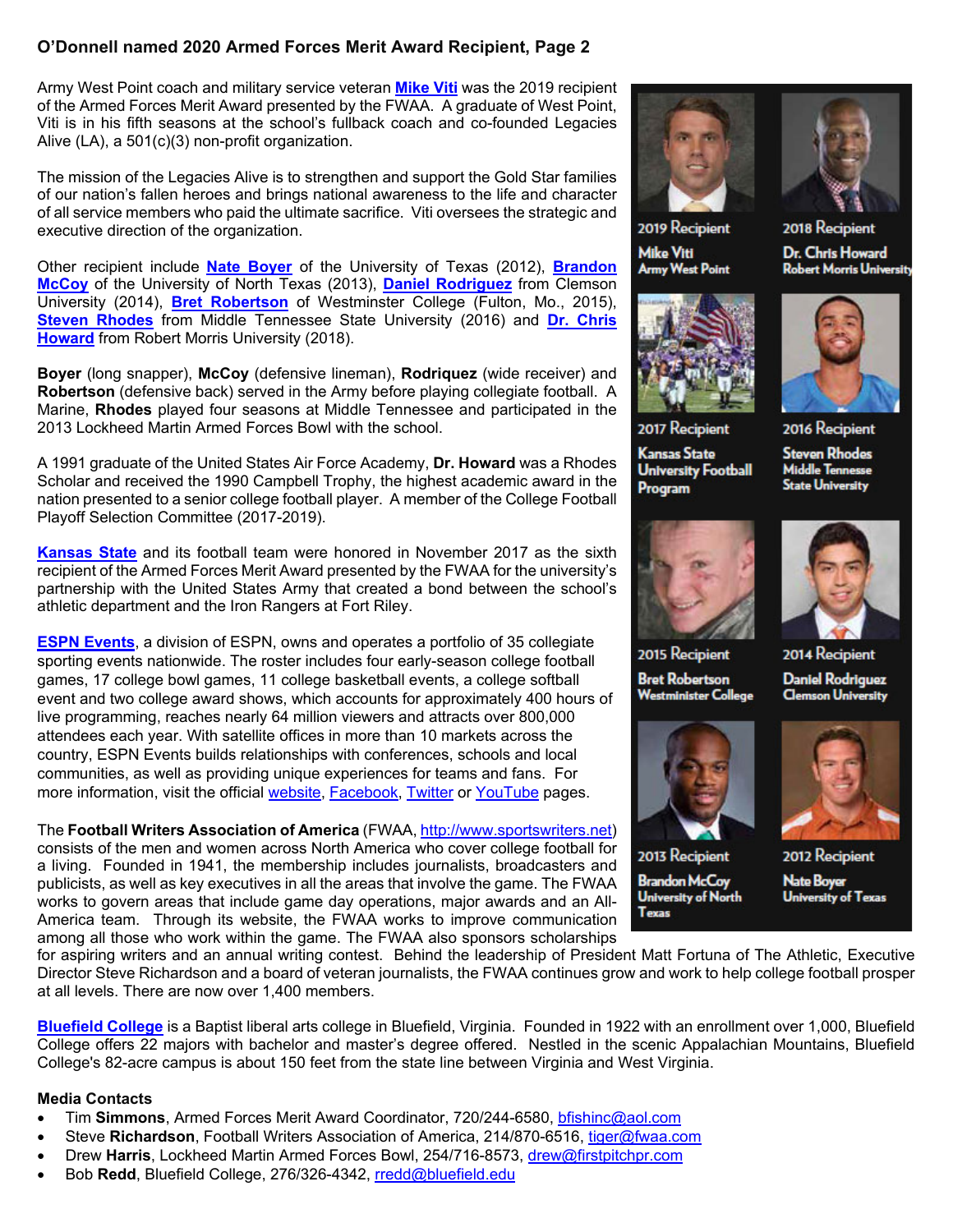

**TIM SIMMONS:** Good morning, everyone. My name is Tim Simmons. I'm the coordinator for the Armed Forces Merit Award, presented by the Football Writers Association of America. And to announce the recipient -- the ninth recipient of the award is Brant Ringler, the executive director of the Lockheed Martin Armed Forces Bowl. Brant?

**BRANT RINGLER:** Thank you, Tim. And, first and foremost, everybody on the call today, thank you for your time. Also, want to thank Collin [O'Donnell] and all other veterans out there for their service to our country. Today's a special day for us all.

You can see right above my head, you'll see the flag of my father. He served in the Army in World War II, so Veterans Day has always been a very special day for me as well.

In regards to the Armed Forces Merit Award, before I present this, I want people to understand this isn't just an award for a person who has served our country and they come back and play football. This award is so much more. It is about service. And Collin has gone on to serve our country but he came back, and he's serving the football team. He's serving his university. He's serving the community in such ways he's received various volunteer awards. And so all of that goes into our decision in selecting our ninth recipient of the Lockheed Martin Armed Forces Merit Award presented by the Football Writers Association of America.

We would like to present this award to Collin O'Donnell. Thank you, Collin.

**TIM SIMMONS:** Thanks, Brant. Now from the Football Writers, Doug Lesmerises, the President of the Football Writers Association. Doug?

**DOUG LESMERISES:** Thank you. On behalf the Football Writers Association, certainly would like to congratulate Collin [O'Donnell] on this honor. It's a privilege, I think, for all of us who cover college football to have people like Collin involved with this sport and someone who has dedicated his life to serving his country, to serving his community. And we're lucky that he's chosen college football as an outlet for his passion as well.

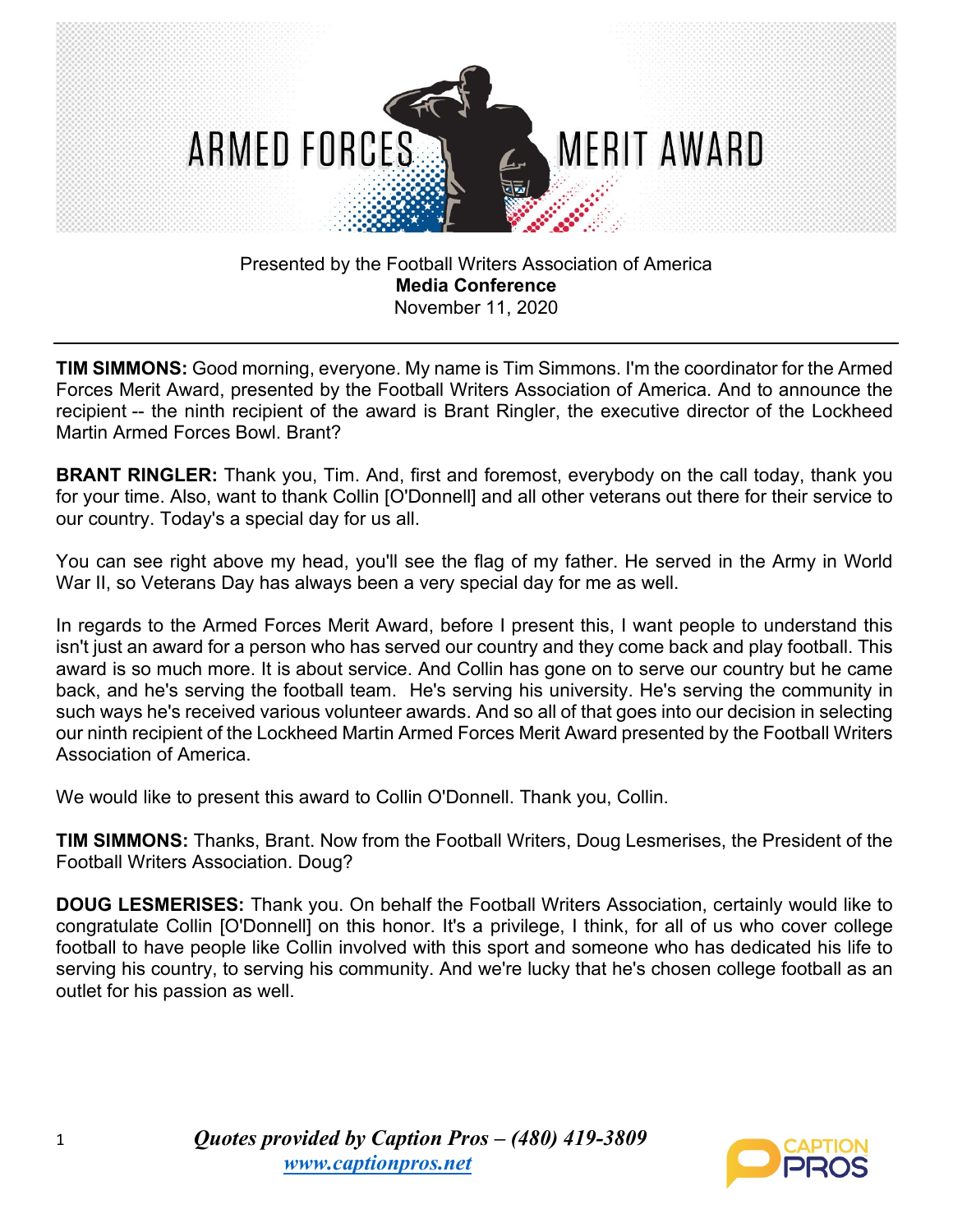

I'm a little worried about offense linemen who may become aware of this award and then realize, "I gotta try to block this guy." That what he did serving his country, what he's done as a businessman, what he's done in the community, and to think, "Well, now he's just trying to get to the quarterback. Man, that seems kind of easy compared to everything else he's done." So good luck to those offensive linemen out there trying to block Collin.

But this is a great big, diverse community in college football. And all of us who are part of it, writing these stories, I think we have times when we realize some of the incredible people who are part of the sport, and Collin is clearly one of them.

So congratulations to Collin on this. And as someone who had a father who served in the military, I know Collin spent a lot of time in Walter Reed Hospital. My dad at times used Walter Reed, was a great resource for him. And so to think of what Collin was sort of choosing for his life when he was going to be done with that and on to the next stage of his life and that he picked college football is a wonderful thing.

So, Collin, I'll tell you this. I know you've also started the coffee shop The grind in Bluefield that I know the pandemic is tough that, kind of thing. All I can do personally at this point is, when this pandemic is over, I will come and get a cup of coffee and a bagel because that's what sportswriters can do to show their appreciation.

So, Collin, thanks for everything you've done. Thank you for being part of the college football landscape, and congratulations on this very deserved award.

**TIM SIMMONS:** Doug, thank you very much. I guess, how far is Cleveland from Bluefield? Probably five, six-hour drive?

**DOUG LESMERISES:** Yeah, not too far for a bagel, I'll tell you that.

**TIM SIMMONS:** Thank you very much. Steve Richardson with the Football Writers, the executive director.

Steve, you want to add anything?

2 *Quotes provided by Caption Pros – (480) 419-3809 [www.captionpros.](http://www.captionpros/)net*

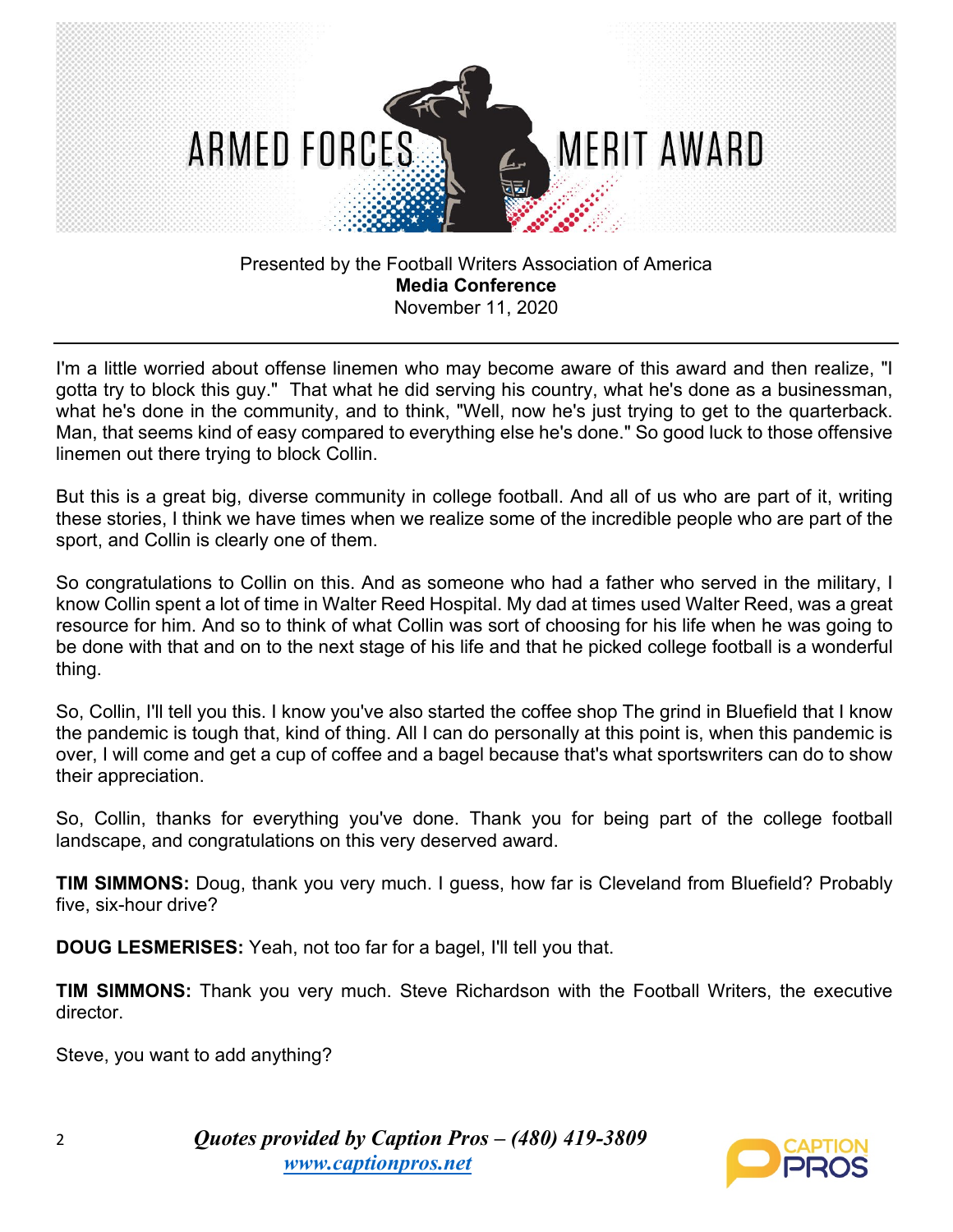

**STEVE RICHARDSON:** We really appreciate Collin [O'Donnell], and he's obviously -- he's a great representative for this award. He covers all the bases: Obviously, his service for our country, his efforts on the football field, his academic abilities. And then obviously. As Doug [Lesmerises] touched on, his entrepreneurial expertise at this point in his life is something a lot of people don't ever achieve, owning a business.

So we appreciate all that he's done in this early life of his and wish him well.

**TIM SIMMONS:** Thanks, Steve.

Now to the Athletic Director -- I should say the Vice President of the Intercollegiate Athletics at Bluefield College, Tonia Walker. Tonia?

**TONIA WALKER:** Today is, indeed, a great day for Bluefield College. We are very congratulatory of Collin [O'Donnell] for his time spent and his services rendered in the Armed Forces. He certainly is a person that is a grinder. Much like the name of his business, he's a grinder. He's a go-getter. And he has lent his dedication, his resilience, and his service not only to the Armed Forces but also here at Bluefield College. So we are certainly grateful to have him as a part of our campus and Bluefield family and wish him well in the years to come.

**TIM SIMMONS:** Thank you very much. And now to turn it over to the Assistant Athletic Director for Athletics and the head football coach, Dewey Lusk. Dewey?

**DEWEY LUSK:** Hello. Doug [Lesmerises], you had mentioned earlier that you would hate to be an offensive lineman trying to block Collin [O'Donnell]. Last year in one of our games, just towards the end of the season, Collin comes up to him and getting ready to go out and play defense, he says, "I'm gonna get you a sack." Sure enough, the next play, he gets a sack. But that's Collin O'Donnell.

I would like to thank Tim [Simmons] of the Armed Forces Merit Award, coordinator; Brant [Ringler], Lockheed Martin Armed Forces Bowl director; and Doug, President of the Football Writers Association because -- I guess I'm biased, but y'all made a pretty good choice in choosing Collin. We call him Sarge, affectionately.

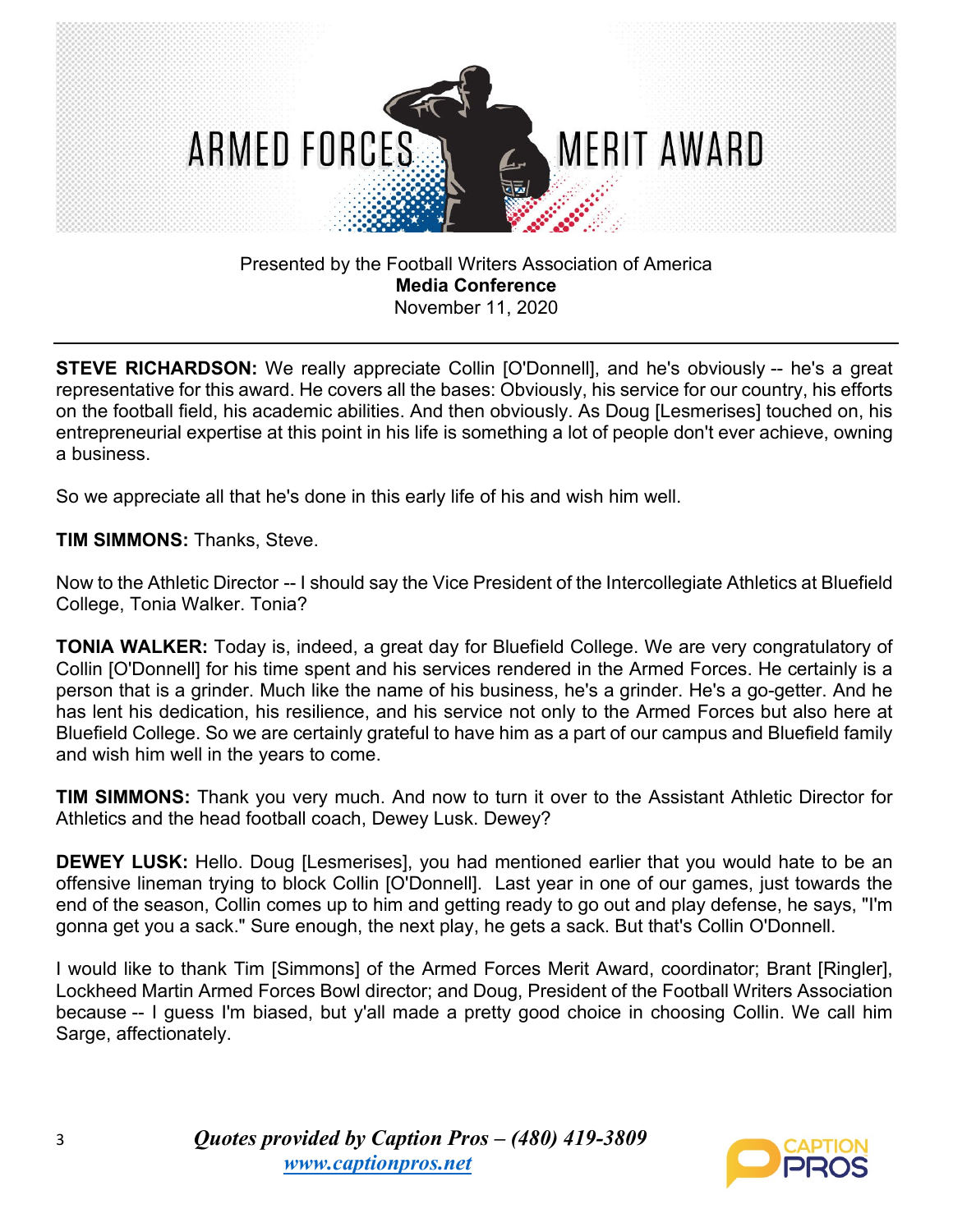

Sarge, we would like to thank you for your service to our country and your leadership on our football program, and your leadership to our school, and your commitment to community service. Thanks for being a great role model. Congratulations, well-deserved.

**TIM SIMMONS:** Thanks, Dewey. And now to the recipient -- the ninth recipient of the Armed Forces Merit Award presented by the Football Writers Association, Collin O'Donnell. Collin?

**COLLIN O'DONNELL:** I just want to thank all of you for making this possible. I'm surrounded today by people who have truly had an incredible impact on my life from my coaching staff who believed in me against all odds to family and friends who constantly support me and are there for me. And for this to happen on a day like Veterans Day, to be able to represent my fellow veterans, to you, I have a message as well and that is that you're needed, you're loved, and you each bring something incredible to your localities and your communities that is valuable. And we need you guys to step up in every facet of the United States.

And I'm so grateful to have this opportunity and to be able to represent my fellow veterans. And I just want to thank my coaches again for giving me this opportunity because they certainly didn't have to.

And to be able to play college football and represent my family, my friends, my state, my country, and still serve my community is something that I don't take for granted and it gets me up every single day. It keeps me inspired. Thank you to the Football Writers Association of America, Lockheed Martin, and the executives at the Armed Forces Bowl for putting this on for me. It means the world.

**TIM SIMMONS:** Collin, can you kind of go through the progression after you left high school, going into the service, and then how did you end up at Bluefield?

**COLLIN O'DONNELL:** Yeah, so quite the progression. After high school, I graduated in 2011. I tried college, but it turned out it wasn't for me right away. And so I decided that it was time to go in the Army and follow my grandfather's footsteps dating back to World War II. So I joined up in 2012, had to lose about 75 pounds to do so, and gain it all back for football.

But got into the Armed Forces. Within a few months, I was notified after getting my station at Fort Polk, Louisiana, that we were going to be deploying. And so we ended up going to Afghanistan in early 2014.

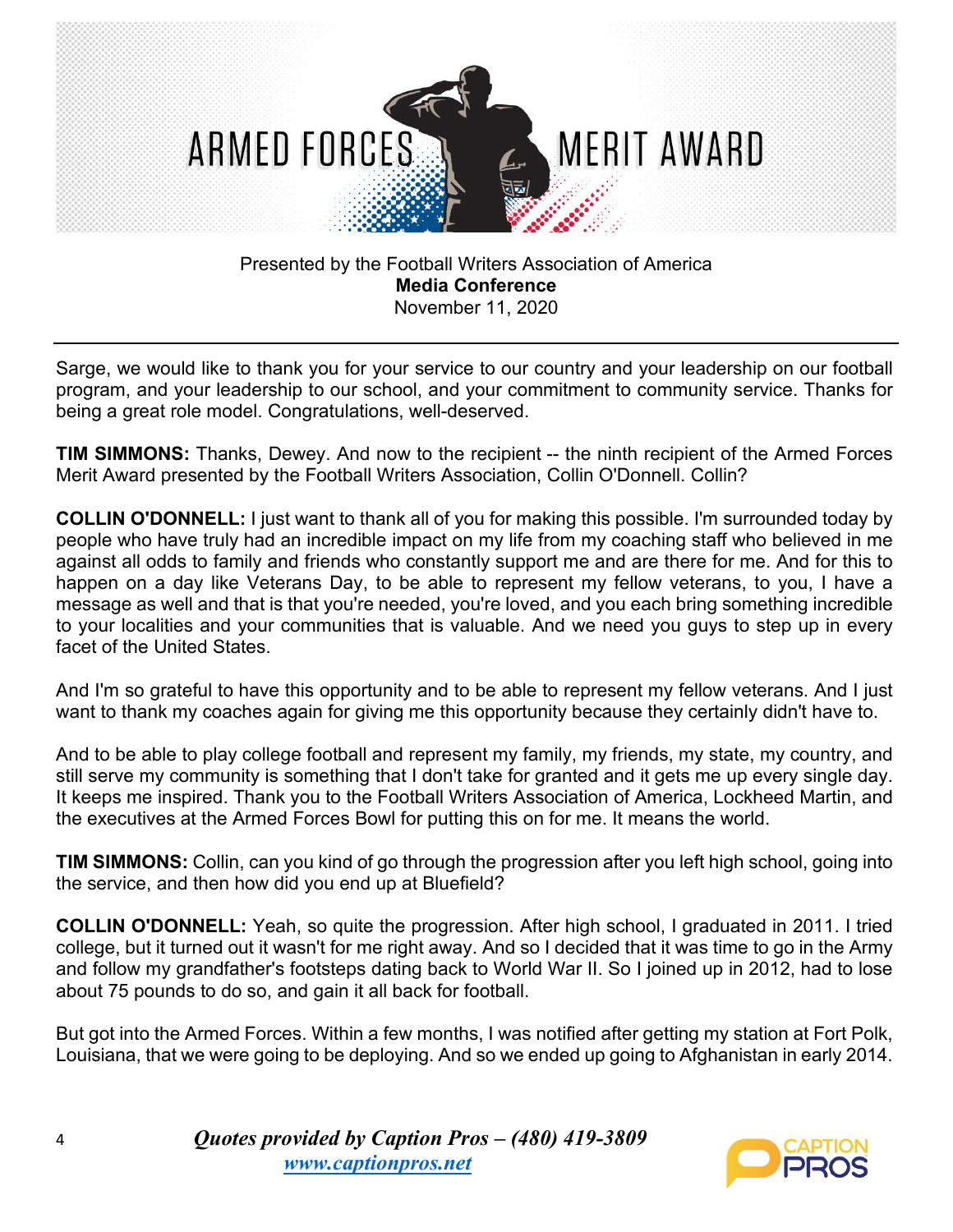

Unfortunately, I didn't get a lot of time overseas. I had only spent maybe about four months over there before everything had happened. I got medevac'd to northern Afghanistan, over to Germany for two weeks, and then back to Walter Reed National Military Medical Center. Shoutout to everyone Walter Reed National Military Medical Center and other hospitals around the world who are still recovering from wounds and service to their nation. You're not forgotten, and you guys give me inspiration every single day to do what I do.

Following my discharge in 2016, I thought there was a standard for veterans -- I think that it's placed on us -- and that is to get back into the private workforce, go to work, and find a job you love doing. I tried. I tried my very best. I worked for a great company back up in Buffalo, New York. They treated me awesome. They made every accommodation, but there was something missing in my life. Opportunities that I hadn't taken after high school which included college football really started to eat at me.

So I enrolled back in school at my local community college, got my grades back up, and decided to go all in. I got with a program called Athletes of Valor. And Athletes of Valor helps veterans get back into positions of playing college sports after their time in service.

And so I got with the program and I got a call from Bluefield. I had never heard of the area. But I'll tell you within seven and a half hours, I was at Bluefield College going on a tour and waiting to talk with Coach [Dewey] Lusk.

When Coach Lusk and Coach [Dino] Kaklis came into the lunchroom, they sat down and the first thing I said is, "Coach, I will do absolutely anything to play college football. I'll bench whatever you want me to bench. I'll squat whatever you want me to squat. I will play college football however you want me to play and I'll do it at any position." I think Coach Lusk might have thought I was a little crazy at first. But, man, I was just so motivated and ready to get going.

And they gave me that opportunity, and I was able to sign my letter of intent. And a couple of years later, seeing myself in this position and being able to still lead my team every day is a great honor and I don't take it for granted. I'm so grateful for my football team for giving me the opportunity to lead again on the field.

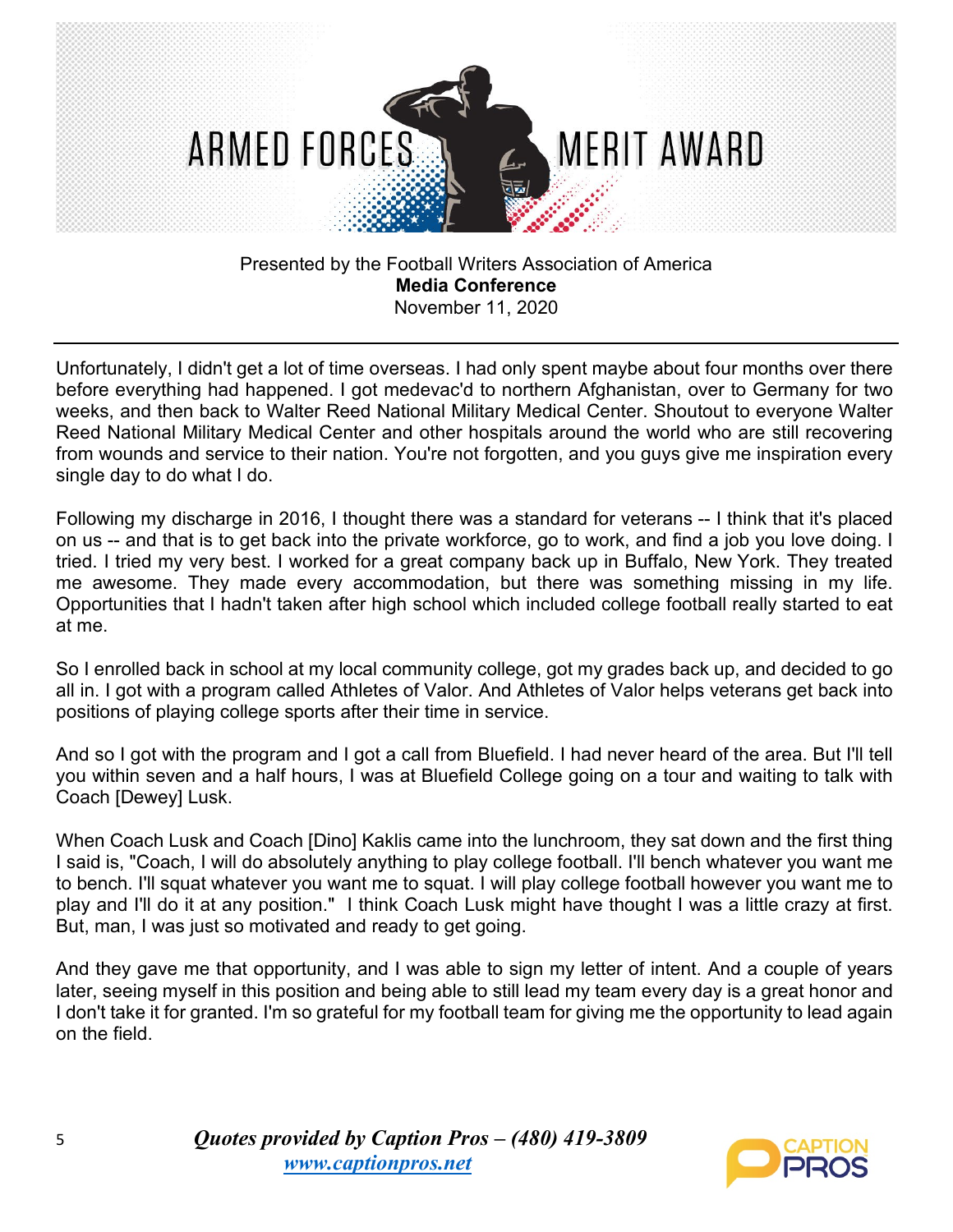

**Q. Collin, congratulations, by the way, on the award. Very well-deserved. Just wanted to get your thoughts, how you parallel your time spent in the military with your football career. What are some parallels, and what are some of the challenges going from the military now being the leader on your team?** 

**COLLIN O'DONNELL:** One of the great sayings is, "Not everything in life is football but everything in football has life." So you know, I've learned -- every single thing that has come from the military has been able to translate straight onto the field.

So being able to remain disciplined, be on a time schedule, and really push myself to the next limit is something that a lot of people don't get the opportunity to do ever, let alone twice. So being able to push myself to my limits in my comfort zone every single day is something that I'm enthusiastic about. I think we became complacent when we're comfortable.

We always strive to be better than we were yesterday. You never remain the same. You're either getting better or getting worse.

So being able to get on to the field and stand before my team and whether it's giving them a pep talk or just leading on plays, I think that it's really, really special for me to be able to take that initiative and that role on my football team.

But it is more special to me that my football team trusts me to do that. And when guys come up to me and they have questions, personal questions, or they just want to know about the military or they want to know about a play, I always find that just as honorable because it is my opportunity to connect with my teammates. And the fact they're coming to me, it means the world to me.

So everything about the military has translated to football. But most certainly, the discipline aspect is something that I enjoy.

**Q. This season, obviously we've had some challenges with the pandemic. How have you led your team -- is it for you being -- I assume you're quite a bit older than most of your teammates. What has that been like? It almost seems like you're in a player/coach role. So a bit on the pandemic and a little bit on your role with the team.**

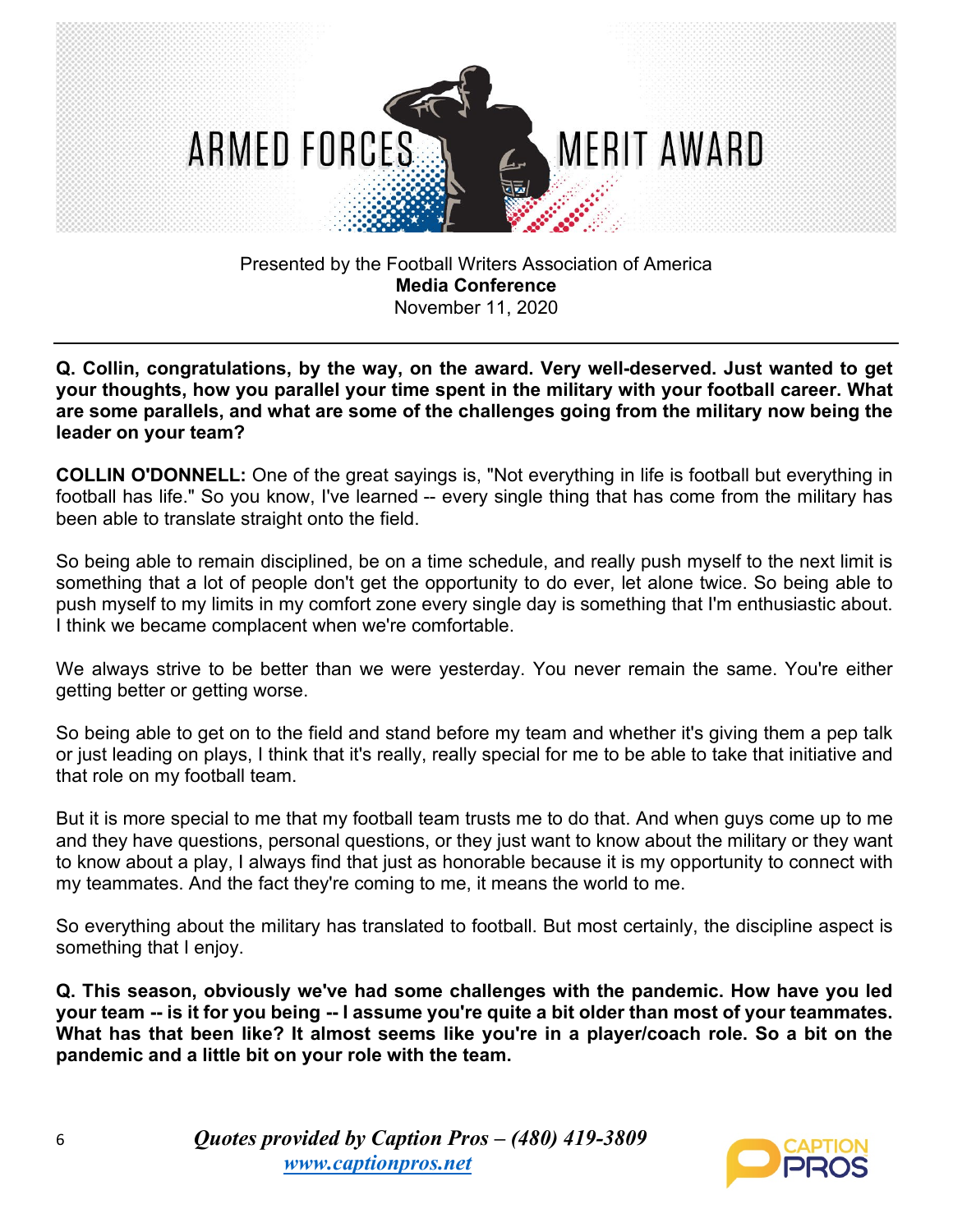

**COLLIN O'DONNELL:** So it certainly has been a different experience than many have. So I'm 27 years old. So you hit the nail on the head with the coach/player role because they do look to me for guidance, but also I'm still on the field with them. And so it is an interesting line that I ride there.

However, as for the pandemic, we started this business in probably the craziest time in modern American history to do so. So we were planning on opening in June. When that couldn't happen, we bought a food truck trailer and we decided to launch that.

And so in order to work out for college football, stay in shape, and make sure that we were getting the business done, me and my team woke up every single day at 2:45 in the morning and worked our butts off every single day, opening the coffee shop by 7:00, and then not going to bed until 9:00 or 10:00 at night. We did for that for over 85 days, from when I previously counted.

So having a team that's willing to follow you -- willing to follow you at all, let alone to the weight room at 3:00 a.m., is really special. And then on the other side of that, willing to have coaches who are willing to accommodate that level of discipline and growth is really, really special because I don't know anywhere else in the United States where someone else would wake up that early to meet me at the weight room and allow me to get my work in with my team. And it is really special.

**DOUG LESMERISES:** Collin, what do you envision for yourself when you're done with college? I know you have the business. But what would you like to pursue the rest of your life?

**COLLIN O'DONNELL:** That's a really interesting question I ask myself every day, too. My foundation is certainly in -- I love constitutional law. That's one of my, I guess, passions. And so I want to really pursue constitutional law to the fullest degree. And, eventually, someday I would like to not just represent my team but also my locality in public office of some sort and that's been a longstanding dream of mine and a goal.

And I think the highest honorable one that someone can choose to allow the American people to put their faith in you is very special. And so that's something I'm very passionate about, but I love creating stuff, too. So I don't see my entrepreneurial side falling off anytime soon.

**TIM SIMMONS:** Collin, what are you majoring in? And you're a junior this season?

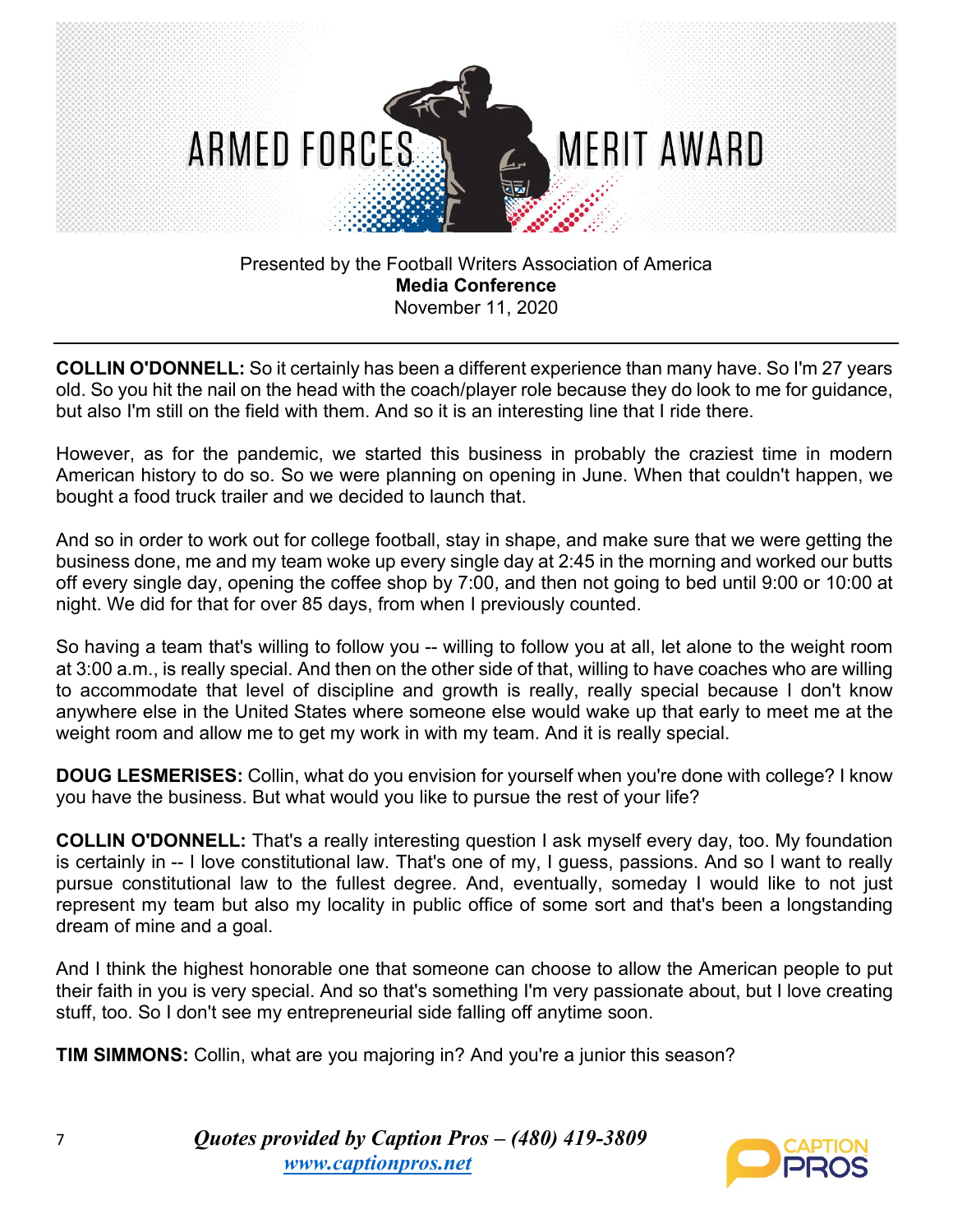

**COLLIN O'DONNELL:** Yeah. So I'm a junior on the field, senior in the classroom. I was just notified a couple of days ago that we're getting our season of eligibility back, so I will be back next season. I'm getting my undergraduate in criminal justice, my Masters in business, and then I hope to go to law school after that.

**TIM SIMMONS:** Collin, thank you very much. Congratulations! As for the presentation in person, I think Brant's [Ringler] going to be sending it off to Bluefield. And maybe hopefully this spring, I guess, you're going to have a season, starting what, late February, early March?

**COLLIN O'DONNELL:** That's correct. Yes, sir.

**TIM SIMMONS:** Congratulations. And now I would like to turn it over to Bob Redd, the Sports Information Director at Bluefield, and he can kind of explain the football season and where Bluefield College is located.

**COLLIN O'DONNELL:** Thank you guys so much.

**TIM SIMMONS:** Thank you.

**BOB REDD:** First of all, I would like to congratulate Collin [O'Donnell] on this great accomplishment, one of the biggest, if not the biggest, accomplishment we've had in the history of Bluefield College football.

Our program revitalized itself after a 70-year dormancy in 2012, so we're still basically a new football program here at Bluefield. Our season starts February 6th. We play only conference games this year within our division, and we'll run through early to mid-April.

As far as our location of the school, we are about 1500 feet from the West Virginia border here in Virginia. We're actually in West Virginia right now at our weight facility, the Herb Sims Wellness Center. About 1,000 yards away is our main campus over in Virginia. So the two cities of Bluefield, West Virginia, and Bluefield, Virginia, run together and really one big community.

**TIM SIMMONS:** Thank you very much. Thanks to everybody on your staff for helping coordinate everything.